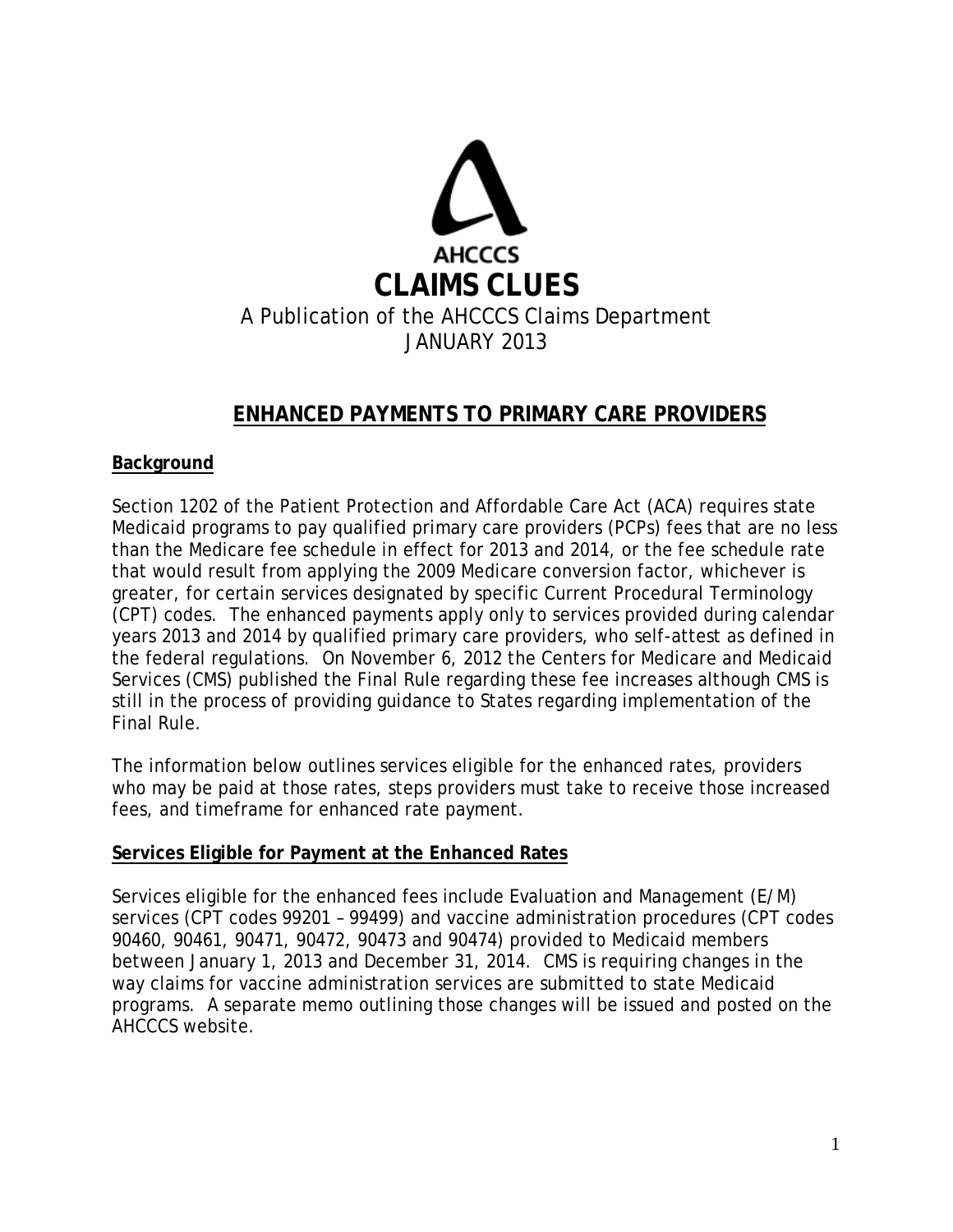### **Providers Eligible to Receive Enhanced Fees for Primary Care Services**

CMS defines qualified providers for purposes of the enhanced fees for primary care services, as physicians who practice internal medicine, family practice medicine, or pediatric medicine, or any subspecialty of those three specialties recognized by the American Board of Medical Specialties, the American Osteopathic Association, or the American Board of Physician Specialties who meet one of the following criteria:

1) Physicians who are board certified in one of those specialties or subspecialties, or

2) Physicians who engage in the practice of one of the specialties or subspecialties described above, but are not board certified, who submit claims for services provided to Medicaid members during calendar year 2012 for which 60% of the CPT codes reported are E/M and/or vaccine administration codes described as eligible services. For newly eligible physicians, the 60% billing requirement will apply to Medicaid claims for the prior month.

Nurse practitioners (NPs) and physician assistants (PAs) who practice under the supervision of a qualifying physician will also be eligible for enhanced payments under these rules. However, in order for the NP or PA to receive the enhanced payment, the qualifying physician must submit forms to AHCCCS identifying these practitioners. CMS specifically notes that NPs who practice independently are not eligible for the enhanced fees under the ACA. CMS does not recognize other specialties, such as obstetrician/gynecologists, as primary care providers for purposes of the enhance fees.

#### **Actions Providers Must Take to Qualify for the Enhanced Fees**

AHCCCS will post attestation forms on its website in January 2013. Physicians who practice internal medicine, family practice medicine, or pediatric medicine, or any subspecialty of those three specialties recognized by one of the professional bodies above who qualify for the enhanced fees by either being board certified in one of the qualifying specialties/subspecialties or by meeting the 60% threshold for E/M and vaccine administration code submission rates must complete the attestation form in order to receive enhanced payments. In addition, in order for the NP or PA to receive the enhanced payment, the qualifying physician must submit forms identifying these practitioners.

Providers whose attestations are received by March 31, 2013 will qualify for enhanced payments for dates of service retroactive to January 1, 2013. For attestations received on or after April 1, 2013, enhanced payments will be available for dates of service that are prospective.

CMS requires that AHCCCS conduct random, statistically valid retrospective audits of the physicians who submit attestations to confirm that they meet either the board certification requirements or the 60% code requirements. Providers subjected to such audits that fail to show they meet the requirements to which they attested are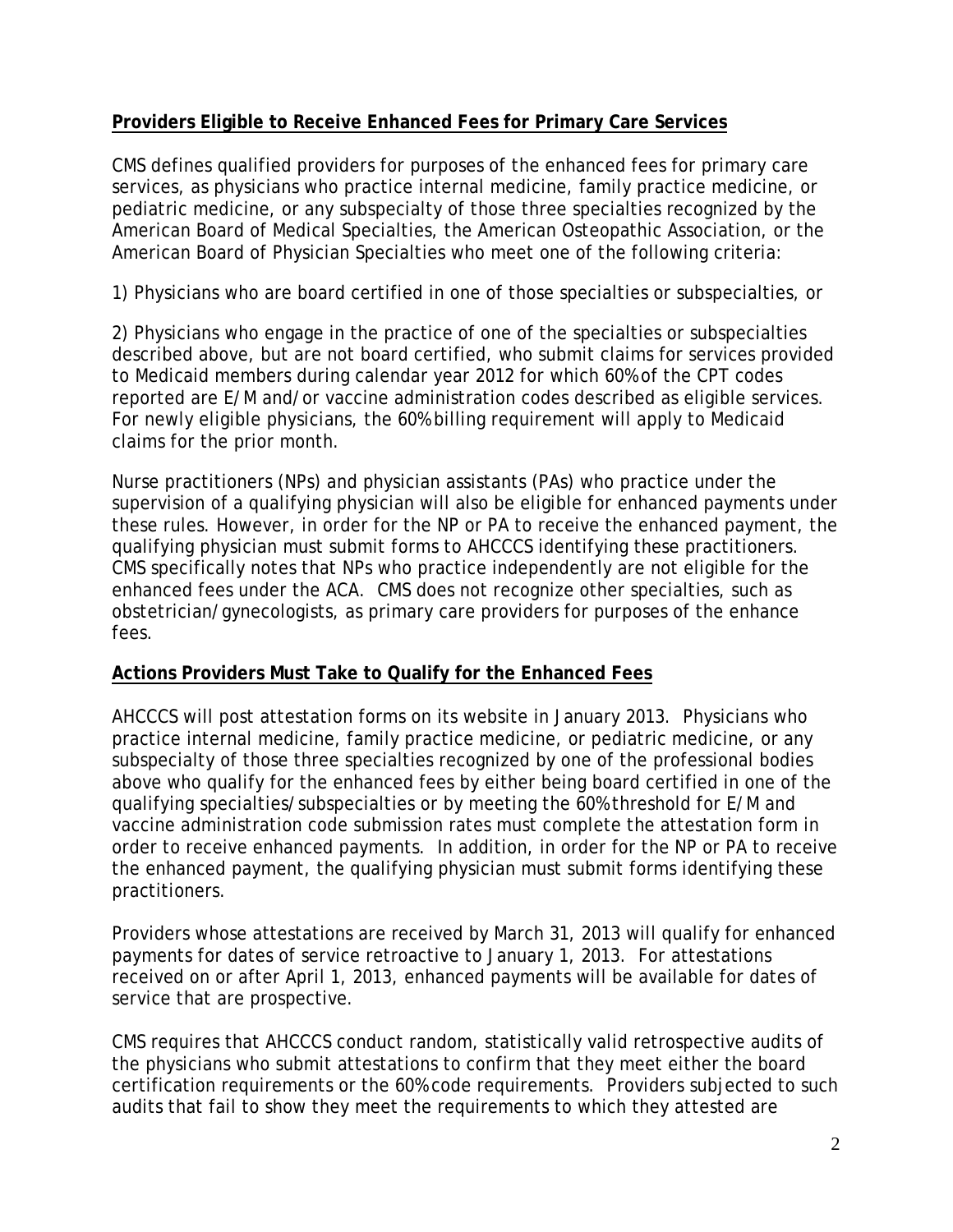subject to recoupment of funds paid at the enhanced rates and possible other sanctions.

### **Enhanced Fees**

CMS is in the process of developing guidance for States to implement this final rule, which will not be available until January 2013, thus AHCCCS will provide additional information regarding the enhanced primary care payment process in the near future. The methodology and payment of the enhanced rate is predicated upon CMS approval, which could be delayed to March 31, 2013 or later. Therefore enhanced payments for qualifying claims with dates of service on or after January 1, 2013 will not begin January 1 but will be made retroactively once CMS approval is received.

AHCCCS will continue to post information on its website at: [www.azahcccs.gov](http://www.azahcccs.gov/) as it becomes available.

## **AGENCY WITH CHOICE** *A New Member-Directed Service Option*

On **January 1, 2013**, individuals who receive attendant care, personal care, habilitation or homemaker services in their own home through the Arizona Long Term Care System (ALTCS) will have the opportunity to choose a new member-directed option known as Agency with Choice. Agency with Choice is not a separate "service" but rather it is a different way of providing these specific services that offers members the ability to play a more active role in directing their own care. For all services provided as Agency with Choice, AHCCCS will receive a 6% enhanced Federal reimbursement match.

Under the new model, the member will enter into a co-employment relationship with the provider agency. The provider will serve as the legal employer of record maintaining the authority for hiring and firing the caregiver and ensuring that the caregiver meets the minimum training qualifications. The member will serve as the day-to-day managing employer - taking on tasks such as selecting the caregiver and determining the worker's schedule and duties. Under Agency with Choice, if someone has been appointed to help the member direct their care, that person, called the "Individual Representative", is prohibited from also serving as a member's paid caregiver.

Services provided under the Agency with Choice option, will be authorized by the member's case manager. Agency with Choice services (listed below) will be authorized with the service modifier **U7** and therefore must be billed as such in order to be paid.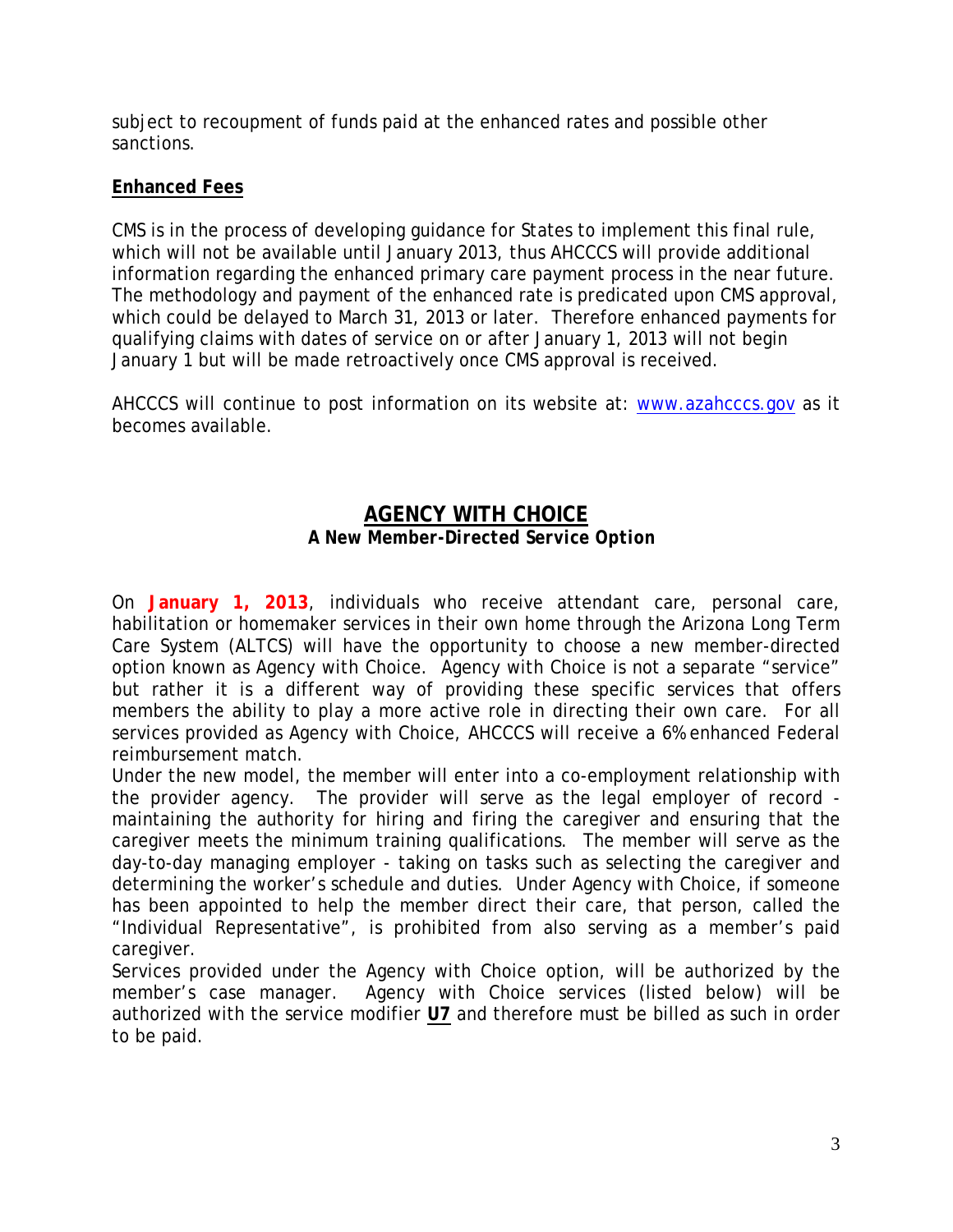| <b>Attendant Care</b>        | S5125       |
|------------------------------|-------------|
| Personal Care                | T1019       |
| Homemaker                    | S5130       |
| In-Home Habilitation         | T2017       |
| Day Habilitation             | T2021       |
| Member Training              | S5108       |
| Caregiver Training (limited) | S5110/S5115 |

Certain additional services when provided to members getting one of the above services will also be authorized with the U7 service modifier in order to qualify for the enhanced Federal match. Those services are as follows:

| Home Modifications            | S5165       |
|-------------------------------|-------------|
| Community Transition          | S2038       |
| Home Delivered Meals          | S5170       |
| <b>Emergency Alert System</b> | S5160/S5161 |

The modifier allows AHCCCS to track utilization of Agency with Choice services and claim appropriate Federal reimbursement.

**Training on Agency with Choice for providers has been scheduled.** 

#### **Agenda**

- Overview of the Agency-with-Choice member-directed model
- Outline of member, case manager and agency roles and responsibilities
- Provider testimonials
- Review of operational considerations and protocol
- Review of the co-employment agreement between the agency and the Member

# **Dates/Times**

- Session 1 Monday, January 7, 2013 2pm **CLOSED - FULL**
- Session 2 Monday, January 14, 2013 2pm **CLOSED - FULL**
- Session 3 Thursday, January 17, 2013 10am **CLOSED - FULL**
- Session 4 Wednesday, January 23, 2013 10am
- Session 5 Monday, January 28, 2013 2pm
- Session 6 Thursday, February 7, 2013 10am
- Session 7 Wednesday, February 13, 2013 2pm